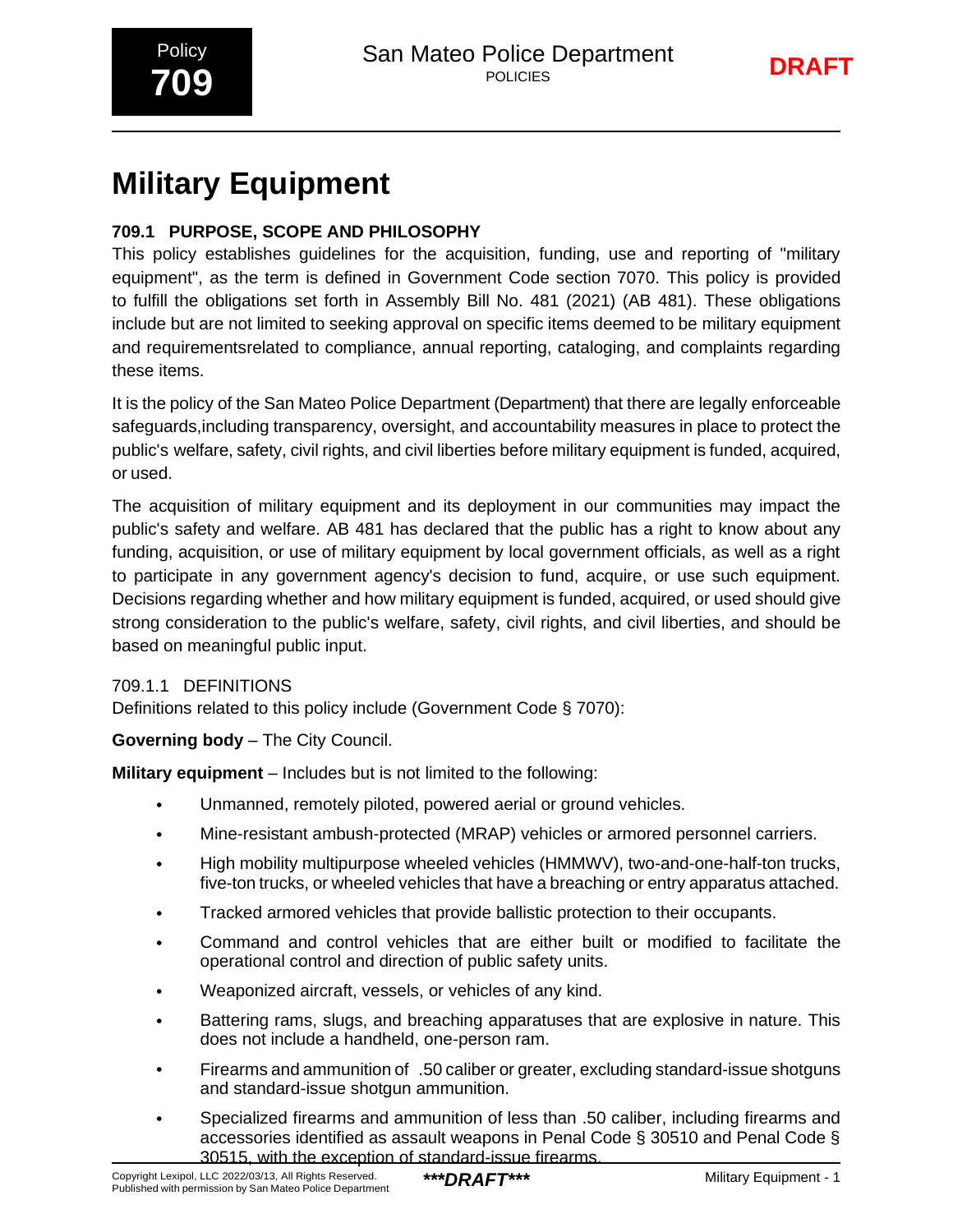- Any firearm or firearm accessory that is designed to launch explosive projectiles.
- Noise-flash diversionary devices and explosive breaching tools.
- Munitions containing tear gas or OC, excluding standard, service-issued handheld pepper spray.
- TASER® Shockwave, microwave weapons, water cannons, and long-range acoustic devices (LRADs).
- Kinetic energy weapons and munitions.
- Any other equipment as determined by the governing body or a state agency to require additional oversight.

#### **709.2 POLICY**

It is the policy of the San Mateo Police Department that members of this Department comply with the provisions of Government Code § 7071 with respect to military equipment.

#### **709.3 MILITARY EQUIPMENT COORDINATOR**

The Chief of Police shall designate a member of this Department to act as the military equipment coordinator. The responsibilities of the military equipment coordinator include but are not limited to:

- (a) Acting as liaison to the governing body for matters related to the requirements of this policy.
- (b) Identifying Department equipment that qualifies as military equipment in the current possession of the Department, or the equipment the Department intends to acquire that requires approval by the governing body.
- (c) Conducting an inventory of all military equipment at least annually.
- (d) Collaborating with any allied agency that may use military equipment within the jurisdiction of San Mateo Police Department (Government Code § 7071).
- (e) Preparing for, scheduling, and coordinating the annual community engagement meeting to include:
	- 1. Publicizing the details of the meeting.
	- 2. Preparing for public questions regarding the Department's funding, acquisition, and use of military equipment.
- (f) Preparing the annual military equipment report for submission to the Chief of Police and ensuring that the report is made available on the Department website (Government Code § 7072).
- (g) Establishing the procedure for a person to register a complaint or concern, or how that person may submit a question about the use of a type of military equipment, and how the Department will respond in a timely manner.

#### **709.4 MILITARY EQUIPMENT INVENTORY**

The list of qualifying equipment for the Department is set forth in Attachment A.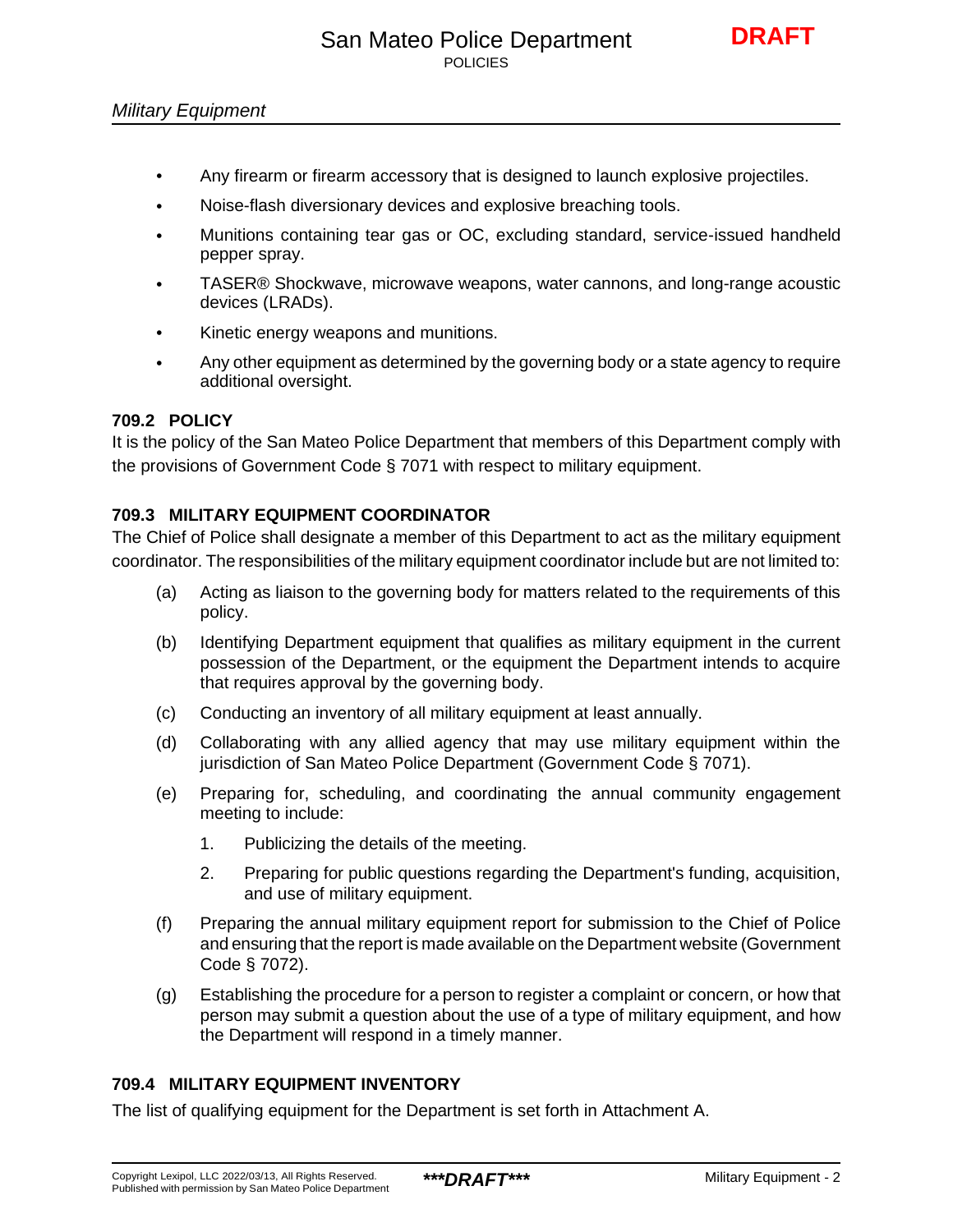#### *Military Equipment*

#### **709.5 APPROVAL**

The Chief of Police or the authorized designee shall obtain approval from the governing body by way of an ordinance adopting the military equipment policy. As part of the approval process, the Chief of Police or the authorized designee shall ensure the proposed military equipment policy is submitted to the governing body and is available on the department website at least 30 days prior to any public hearing or ordinance introduction concerning the military equipment at issue (Government Code § 7071). The military equipment policy must be approved by the governing body prior to engaging in any of the following (Government Code § 7071):

- (a) Requesting military equipment made available pursuant to 10 USC § 2576a.
- (b) Seeking funds for military equipment, including but not limited to applying for a grant, soliciting or accepting private, local, state, or federal funds, in-kind donations, or other donations or transfers.
- (c) Acquiring military equipment either permanently or temporarily, including by borrowing or leasing.
- (d) Collaborating with another law enforcement agency in the deployment or other use of military equipment within the jurisdiction of this department.
- (e) Using any new or existing military equipment for a purpose, in a manner, or by a person not previously approved by the governing body.
- (f) Soliciting or responding to a proposal for, or entering into an agreement with, any other person or entity to seek funds for, apply to receive, acquire, use, or collaborate in the use of military equipment.
- (g) Acquiring military equipment through any means not provided above.

#### **709.6 USE IN EXIGENT CIRCUMSTANCES**

In exigent circumstances and with the approval of the Chief of Police or his/her designee, the Police Department may acquire, borrow and/or use military equipment that is not included in this policy.

If the Department acquires, borrows, and/or uses military equipment in exigent circumstances, in accordance with this section, it must take all of the following actions:

- Provide written notice of that acquisition or use to the City Council within 30 days following the commencement of such exigent circumstance, unless such information is confidential or privileged under local, state or federal law.
- If it is anticipated that the use will continue beyond the exigent circumstance, submit a proposed amended policy to the City Council within 90 days following the borrowing, acquisition and/or use, and receive approval, as applicable, from the City Council.
- Include the military equipment in the Department's next annual military equipment report.

#### **709.7 COORDINATION WITH OTHER JURISDICTIONS**

Absent exigent circumstances, military equipment should not be used by any other law enforcement agency or member in this jurisdiction unless the military equipment is approved for use in accordance with this policy.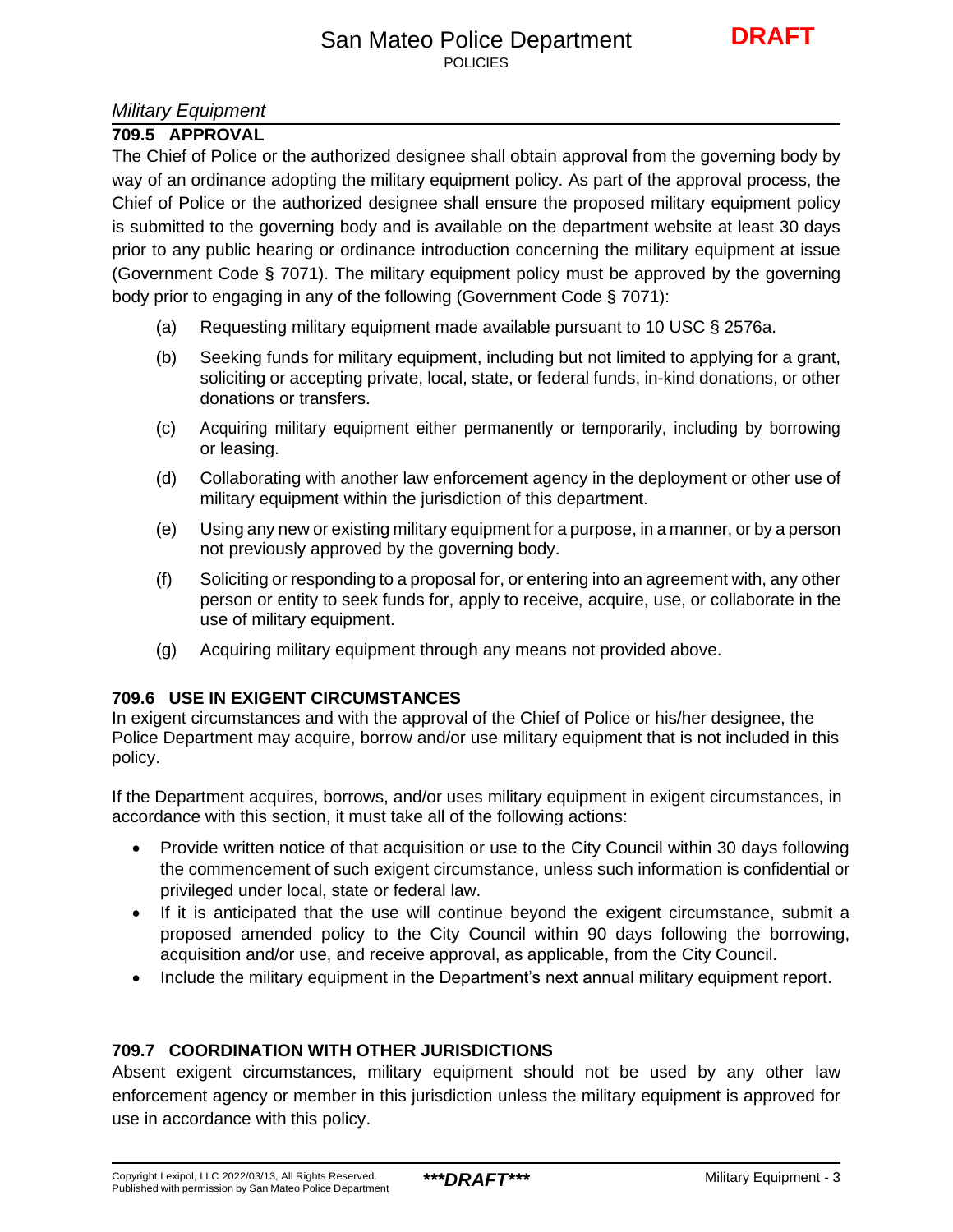#### *Military Equipment*

#### **709.8 ANNUAL REPORT**

Upon approval of a military equipment policy, the Chief of Police or the authorized designee shall submit a military equipment report to the governing body for each type of military equipment approved within one year of approval, and annually thereafter for as long as the military equipment is available for use (Government Code § 7072).

The Chief of Police or the authorized designee should also make each annual military equipment report publicly available on the department website for as long as the military equipment is available for use. The report shall include all information required by Government Code § 7072 for the preceding calendar year for each type of military equipment in department inventory.

#### **709.9 COMMUNITY ENGAGEMENT**

Within 30 days of submitting and publicly releasing the annual report, the Department shall hold at least one well-publicized and conveniently located community engagement meeting, at which the Department should discuss the report and respond to public questions regarding the funding, acquisition, or use of military equipment.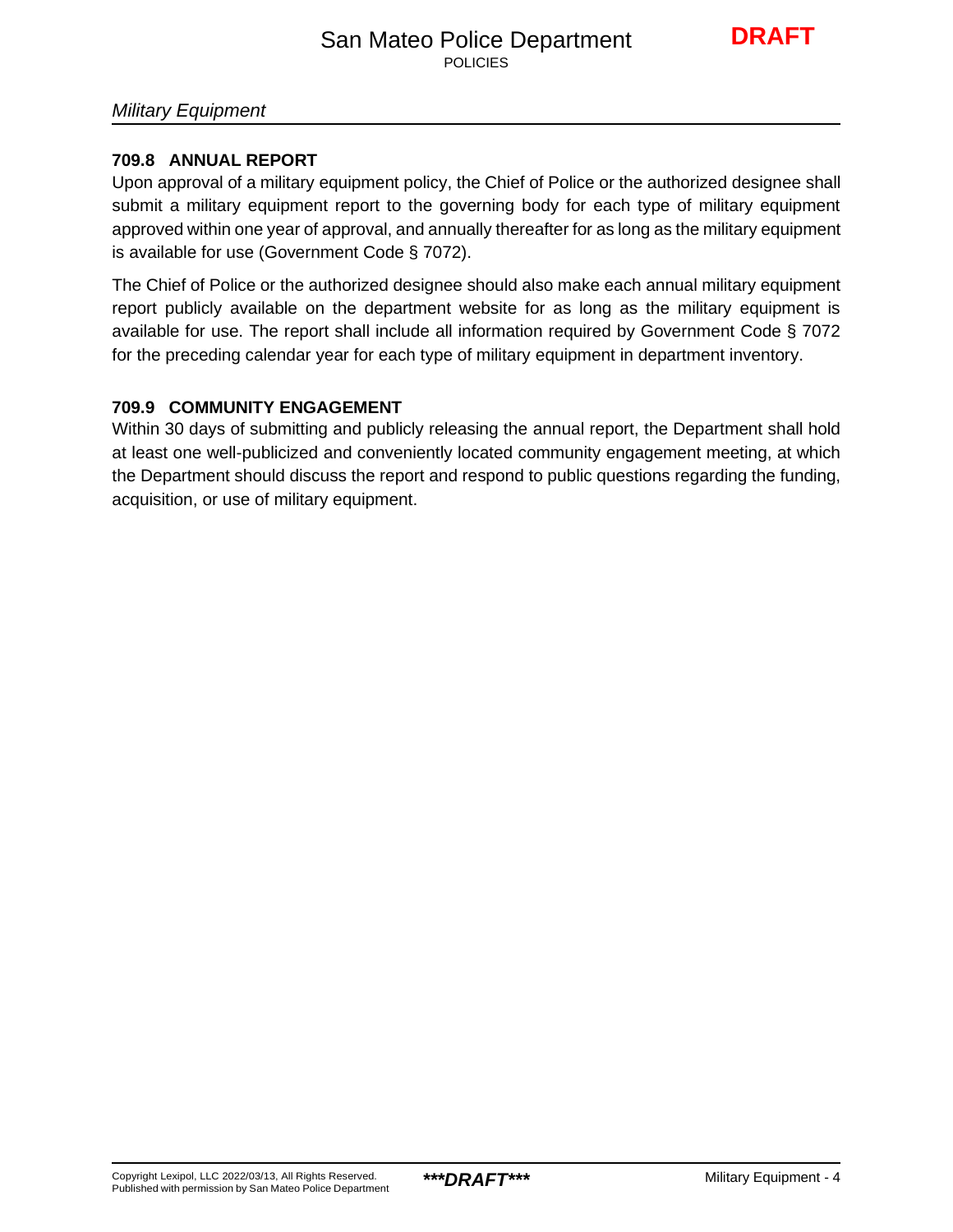

#### **ATTACHMENT A**

AB 481 (attachment list 709.4) MILITARY USE EQUIPMENT

- 1. **Unmanned Aircraft System (UAS):** An unmanned aircraft along with the associated equipment necessary to control it remotely.
	- **a. Manufacturer description, quantity, capabilities, and purchase cost of current UAS:** 
		- i. Matrice 210, cost \$15,000, quantity 1: The DJI Matrice 210 is a powerful, industrial-grade fight platform with world-class agility and speed, two barometers, and redundant IMUs for maximum reliability, and new smart flight features that make capturing complex shots easy. The aircraft's visual sensors enable enhanced hovering precision even when flying indoors or in environments where GNSS is unavailable. The drone's new airframe design gives it an IP43 Ingress Protection Rating, in accordance with the global IEC 60529 standard. The M210/M210 RTK's mechanical design, along with quick release landing gears and mounted folding arms, makes it easy to transport, store, and prepare for flight.
		- ii. Mavik II Enterprise, cost \$5,000.00, quantity 1: The DJI Mavic II Enterprise features omnidirectional Vision Systems and Infrared Sensing Systems, and comes with a fully stabilized 3-axis gimbal camera with an equivalent 24-48 mm 2x optical enterprise lens capable of shooting 4k videos and 12 megapixel photos that support up to 6x FHD zoom. DJI signature tecUologies such as Obstacle Sensing and the Advanced Pilot Assistance System, help you capture complex shots effortlessly. Additional features like the built in AirSense make you aware of your surrounding airspace, and password protection helps you maintain secure access to your aircraft and protect your data. The Mavic II Enterprise also has attachable modular accessories like the M2E spotlight, M2E Beacon, and M2E Speaker that are purpose built for various applications. The Mavic II Enterprise boasts a maximum flight speed of 44.7 mph and a maximum flight time of 31 minutes.
		- iii. Sky Hero Loki MkII, quantity 2, cost \$10,000.00 (for kit of 2): The Loki MkII is the most incredible indoor small tactical UAV system in the world, fully purpose built for close quarter, under roof, tactical scouting missions. Operating in congested and dark environment, its purpose is to place a microphone and a camera practically anywhere to collect critical life-saving intelligence of immediate threats ahead of a team. It enables reliable and rapid situational awareness for precise decision making, while maximizing the team's safety.
	- **b. Purpose and authorized use:** UAS/Drones and robots may be utilized to enhance the Department's mission of protecting lives and property when other means and resources are not available or are less effective. Any use of SMPD drones will be for official law enforcement purposes, and in a manner that respects the privacy of our community. Uses may include but are not limited to: search and rescue; suspect apprehension; crime scene documentation; tactical operations; scene security; hazard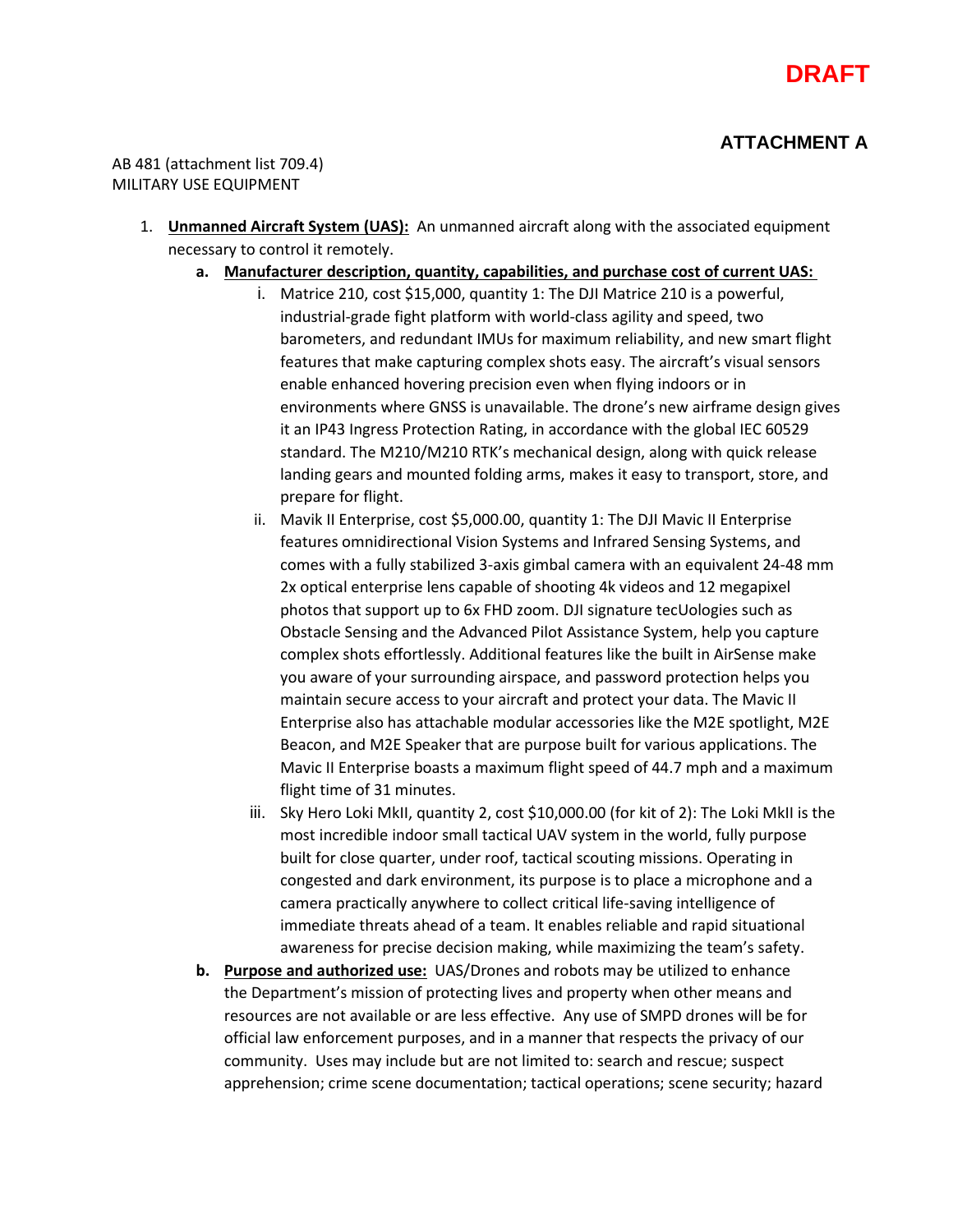

monitoring, identification and mitigation; response to emergency calls; crisis communications; legally authorized surveillance.

- **c. Fiscal Impact:** Varies depending on replacement parts and re-occurring costs due to software associated with the drone program \$1,000.00 to \$2,500.00.
- **d. Legal and procedural rules:** Any use of a UAS will be in strict accordance with constitutional and privacy rights and Federal Aviation Administration (FAA) regulations. The use of the UAS potentially involves privacy considerations. Absent a warrant or exigent circumstances, operators and observers shall adhere to FAA altitude regulations and shall not intentionally record or transmit images of any location where a person would have a reasonable expectation of privacy (e.g., residence, yard, enclosure). Operators and observers shall take reasonable precautions to avoid inadvertently recording or transmitting images of areas where there is a reasonable expectation of privacy. Reasonable precautions can include, for example, deactivating or turning imaging devices away from such areas or persons during UAS operations.
- **e. Required training:** Prior to piloting any UAS/Drone staff members must secure an FAA Remote Pilot License and complete all training required by our FAA certificate or authorization. For the ground vehicles agency-authored orientation course with annual refresher training.
- **f. Lifespan:** All UAS equipment, 5-7 years.
- 2. **Robots:** Unmanned remotely operated machines on the ground utilized to enhance the safety to the community and officers.
	- **a. Manufacturer description, quantity, capabilities, and purchase cost:**
		- i. Robotex Avatar II, cost \$14,000, quantity 3: The AVATAR® enhances the capabilities of SWAT and tactical response teams by allowing them to quickly and safely inspect dangerous situations, there is no longer a need to send personnel in before you've had a chance to assess the situation. The AVATAR® saves lives by keeping first responders out of harm's way, and it does so at a fraction of the price of other robots.
		- ii. iRobot packbot 510, cost \$0.00, quantity 1: The 510 PackBot is a multi-mission tactical mobile robot developed and manufactured by iRobot. It is designed for use by warfighters and first responders to carry out dangerous missions in highthreat battlefield scenarios. The 510 PackBot can perform surveillance and reconnaissance, chemical, biological, radiological and nuclear (CBRN) detection, building and route clearance, explosive ordnance disposal (EOD), HazMat handling, improvised explosives device (IED) detection, checkpoint, and vehicle and personnel inspections. It can be easily configured based on the operators' mission needs.
		- iii. Recon robotics recon scout, cost \$0.00, quantity 1: The Throwbot<sup>®</sup> 2 (TB2) robot is a throwable micro-robot platform that enables operators to obtain instantaneous video and audio reconnaissance within indoor or outdoor environments. Designed to withstand repeated drops of up to 30 feet (9 m) onto concrete, the Throwbot® 2 robot can be thrown into hazardous situations to allow operators to quickly make informed decisions when seconds count. This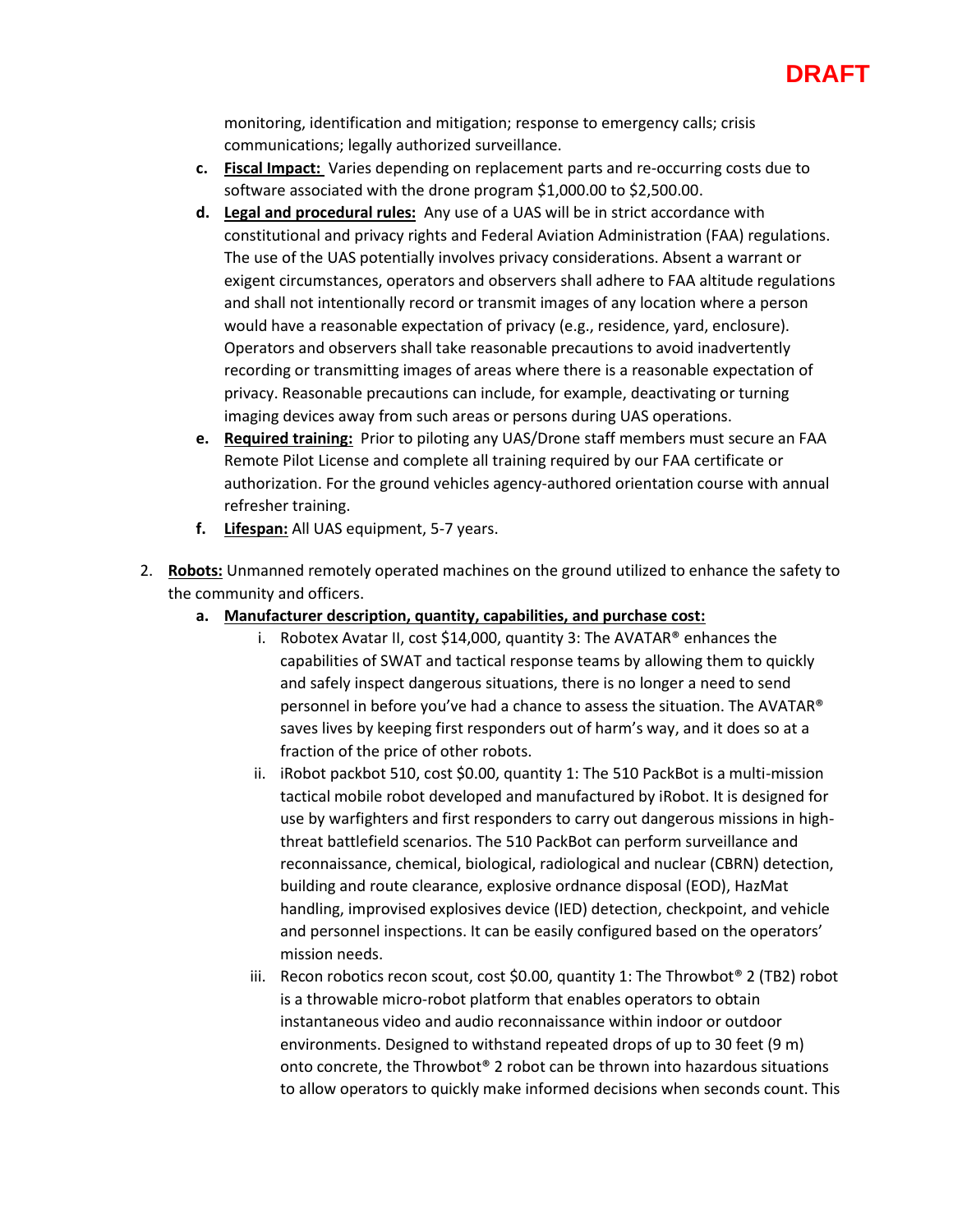### **DRAFT**

micro-robot is designed to be able to crawl over a variety of terrain, clearing obstacles up to 2″ (5 cm) tall. Conversion kits are available which can increase the ability of the Throwbot® 2 robot to cross obstacles up to  $4''$  (10 cm) tall or to carry and tow a combined 4 lbs (1.8 kg) of payloads using integrated mount points or a Picatinny Rail accessory.

- **b. Purpose and authorized use:** To be used to remotely gain visual/audio intelligence, deliver equipment, open doors, and clear buildings ahead of a search team. Officers who have been trained may deploy any of the robots. Any use of SMPD robots will be for official law enforcement purposes, and in a manner that respects the privacy of our community. Uses may include but are not limited to: search and rescue; suspect apprehension; tactical operations; scene security; hazard monitoring, identification and mitigation; response to emergency calls; crisis communications; legally authorized surveillance.
- **c. Fiscal Impact:** Varies depending on replacement parts and repairs.
- **d. Legal and procedural rules:** Any use of SMPD robots will be for official law enforcement purposes, and in a manner that respects the privacy of our community.
- **e. Required training:** Officers utilizing the robots will have received training from SMPD SWAT members prior to deployment of the robots.
- **f. Lifespan:** All robots and associated equipment, 8-10 years.
- 3. **Armored Vehicles:** Commercially produced wheeled armored personnel vehicle utilized for law enforcement purposes.
	- **a. Manufacturer description, quantity, capabilities, and purchase cost:**
		- i. International Armor Group Sentinel, cost \$0.00, quantity 1: The all new IAG Sentinel ARV is an armored rescue vehicle re-designed specifically for tactical response teams, with added interior space and overall functionality in the event of a rapid deployment. Standard vehicle armoring is available in NIJ III/CEN B6, .50 cal and NIJ IV/CEN B7 that is rated to withstand multiple impacts from armor piercing 7.62x51mm rifle ammunition. The armoring system on the Sentinel Armored Rescue Vehicle protects the entire cabin with blast protection underneath the vehicle. The engine bay and fuel tank are also armored to prevent the vehicle from being disabled from ballistic threats or shrapnel. High payload wheels and tire package features an integrated run-flat and bead lock system to prevent the tires from dismounting from the wheel, as well as enables the vehicle to continue operating in the event of tire punctures. The vehicle can be outfitted with a large variety of equipment such as hydraulic ram, gas insertion equipment, 360-degree surveillance system, thermal and night vision capability, LRAD, ATF approved storage and much more. The interior layout can be completely customized to suit the specific mission requirements/application and allows for loading of a standard medical stretcher in emergency rescue situations. The dual rear doors are designed to lock into place at both 45° and 90° while built-in steps provide access to the no-slip roof. The oversized rear step and platform ensure ease of entry and exit while also providing plenty of space for operators to utilize the outside of the vehicle for rapid deployment.
	- **b. Purpose and authorized uses:** To provide for the safe transport, security, and rescue of agency personnel and citizens in high-risk incidents. Any use of the armored rescue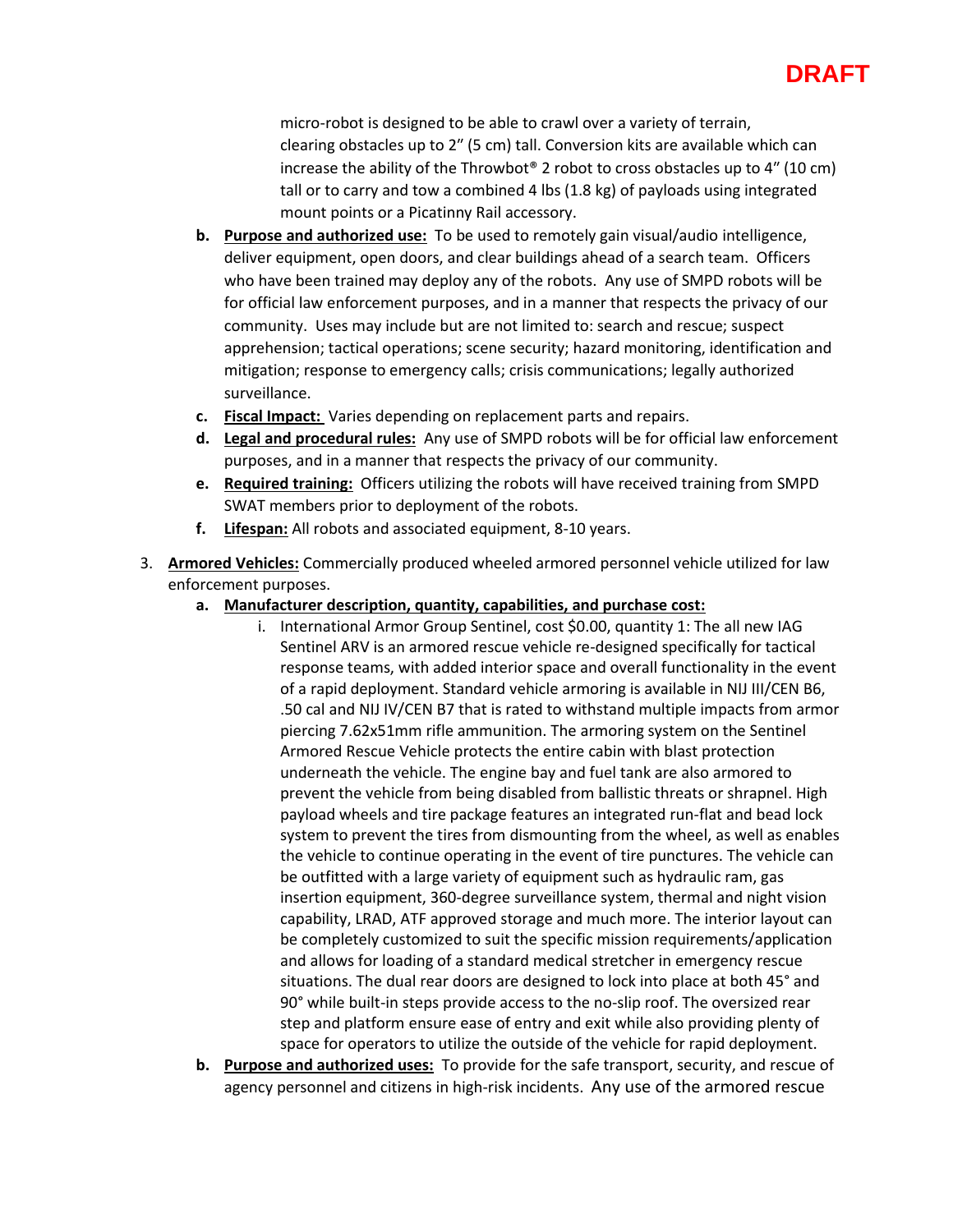

vehicle will be for official law enforcement purposes and will fall under Lexipol SOP 501.

- **c. Fiscal Impact:** Purchased on a grant, \$1500.00 annual maintenance.
- **d. Legal and procedural rules:** Use shall be in accordance with California State law regarding the operation of motor vehicles.
- **e. Required training:** Agency-authored orientation course; annual refresher.
- **f. Lifespan:** 12-15 years depending on use
- 4. **Command and control vehicles:** A mobile command post that provides shelter, access to Police Department computer systems and information during a critical incident and other planned events.
	- **a. Manufacturer description, quantity, capabilities, and purchase cost:**
		- i. Braun Northwest mobile command vehicle, cost \$0.00, quantity 1: The MCV is build on a Ford F550 chassis and can be utilized for SWAT/CNT and other critical incidents, pre-planned large events, searching for missing persons, natural disasters, and community events. Effective, reliable communication is critical in an emergency or crisis situation. To meet this important need, Braun Northwest custom-builds are durable, functional command/communication units.
		- ii. Ford motor vehicle F53 motorhome command post, cost \$100,000.00, quantity 1: The F53 command vehicle can be utilized for SWAT/CNT and other critical incidents, preplanned large events, searching for missing persons, natural disasters, and community events. This vehicle can also be used as a mobile office that provides shelter, access to the Police Department computer systems, and restroom facilities on extended events.
	- **b. Purpose and authorized uses:** To serve as a mobile command post during any incident that requires command and control beyond a static dispatch center. Any use of the MCV vehicle will be for official law enforcement purposes, pre-planned events, or training exercises.
	- **c. Fiscal impact:** Purchased on a grant; \$5,000.00 annual maintenance.
	- **d. Legal and procedural rules:** Use shall be in accordance with California State law regarding the operation of motor vehicles.
	- **e. Required training:** Agency-authored orientation course; annual refresher.
	- **f. Lifespan:** 12-15 years depending on use
- **5. Rifles:** A shoulder fired rifle capable of firing a projectile accurately at over 100 yards.
	- **a. Manufacturer description, quantity, capabilities and purchase cost:**
		- i. Daniel Defense DDM4 V7, cost \$2,000.00 each, quantity 36: The AR15 style firearm features M-LOK attachment technology with the Daniel Defense 15.0 rail. Built around a cold hammer forged, 16-inch barrel, the V7 has a DD improved flash suppressor to reduce flash signature. The mid-length gas system provides smooth and reliable cycling under any condition and reduces both perceived recoil and wear on moving parts. With the M-LOK attachment points that run along 7 positions and an uninterrupted 1913 Picatinny rail on top, the V7 has plenty of room for the sights, optics, and accessories the user may require. The independently ambidextrous GRIP-N-RIP charging handle accommodates left- and right-handed shooters. This rifle also comes with the ergonomic Daniel Defense Buttstock and Pistol Grip.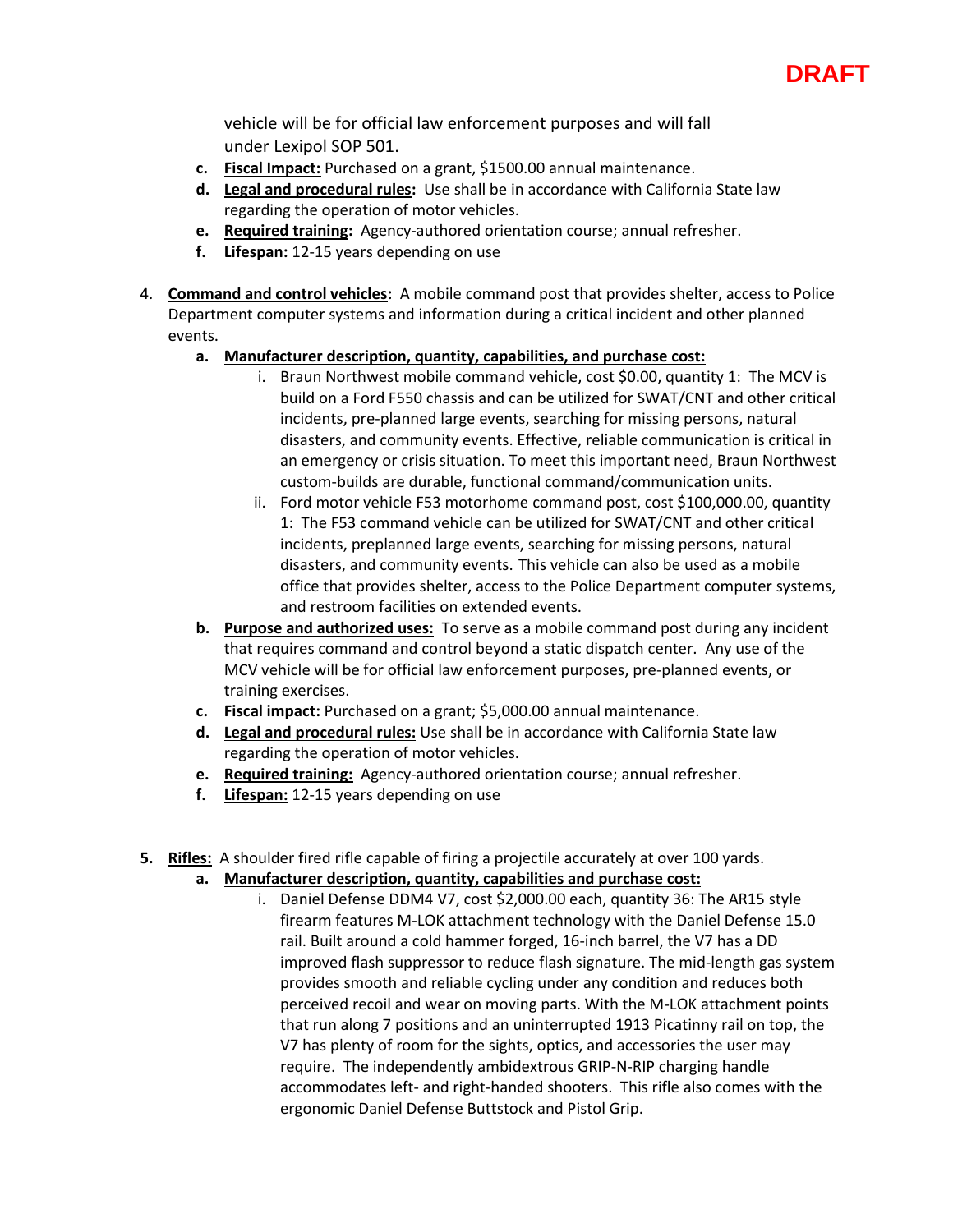- ii. Daniel Defense personal defense weapon (PDW) 300 Blk, cost \$2,000.00 each, quantity 14: The AR15 style firearm features M-LOK attachment technology with the Daniel Defense MFR rail. Built around a Cold Hammer Forged, 7.5-inch barrel, the PDW has a Daniel Defense improved flash suppressor to reduce flash signature. The mid-length gas system provides smooth and reliable cycling under any condition and reduces both perceived recoil and wear on moving parts. With the M-LOK attachment points that run along 7 positions and an uninterrupted 1913 Picatinny rail on top, the PDW has plenty of room for the sights, optics, and accessories the user may require. The independently ambidextrous GRIP-N-RIP charging handle accommodates leftand right-handed shooters. This rifle also comes with the ergonomic Daniel Defense Buttstock and pistol grip.
- iii. Whindham weaponry AR15, cost \$1,800.00, quantity 14: Windham AR15: Caliber: .223 Rem. / 5.56mm Semi-Automatic, Gas Impingement System Safety: Manual Lever with Indicator Markings on Both Sides of Receiver, Receiver Material: Forged 7075 T6 Aircraft Aluminum with Aluminum Trigger Guard, Receiver Finish: Hardcoat Black Anodize Finish, Bolt Material: Carpenter 158 Steel, Barrel: 11.5" Heavy Profile, Chrome Lined with A2 Flash Suppressor, Barrel Material: 4150 Chrome Moly Vanadium 11595E Steel w. M4 Feed Ramps, Rifling: 1 in 7" – Right Hand Twist, Stock: 6 Position Telescoping Stock with W-W Logo, Forend: 10″ Midwest Industries Combat Rail One Piece Free Float Handguard, M-LOK™ Compatible, Pistol Grip: A2 Black Plastic Grip, Rear Sight: None: Mil Std 1913 Rail Ready for Accessory Sights/Optics, Front Sight: None: Mil Std 1913 Rail Ready for Accessory Front Sights, Weight / Length: 6.0 lbs. (without magazine) / 32"(28.25" with Telestock collapsed),Packaging: Hard Plastic Gun Case & Operators Manual
- iv. Georgia Precision AR10, cost \$2,500.00 each, quantity 3: GAP 10 308: Upper and lower receiver, precision manufactured for us from 7075 Billet by Seekins Precision, Bartlein Stainless 5r rifled barrel to match your projectile and caliber. (standards: 11.25 for 308, 8 for 6.5mm, 7.7 for 6mm), Gas tube: Mid-length for 16.5"-18", Rifle-length for 19"-22" Geissele SSA-E 2-stage trigger standard. Optional: Trigger Tech Adaptable AR Primary Trigger. SP3R V3 Rail, 15" MLOK accessory attachment points, Seekins DNA charging Handle / Optional Upgrade: Badger Ambidextrous gen 3 SLR Sentry 8 (.875") adjustable gas block installed Standard finish is a matte black hard coat anodization on handguard and receivers, barrel cerakoted black. Ambidextrous bolt release.
- v. SPEER GOLD DOT .223 CALIBER 62 GRAIN RIFLE ROUND, cost: \$260 per case of 500, quantity: 400 cases. Remington ammunition made by Speer is reloadable, features nickel plated brass cases and Boxer primers, and this is a non-corrosive round. The Gold Dot LE ammunition goes through a process of joining the jacket and core one molecule at a time, thanks to this Speer eradicates the potential for the leading cause of bullet failure (jacket/core separation). This process will guarantee extraordinary weight retention through barriers as strong as autoglass. In addition to its remarkable strength, Gold Dot rifle ammunition asserts remarkable accuracy. With exact tolerances and unparalleled bullet uniformity of jacket thickness.
- vi. FEDERAL 9MM LUGER GRAIN HST DUTY AMMUNITION, cost: \$9600, quantity: 8000 rounds. This 9mm ammo load features nickel plated brass casings and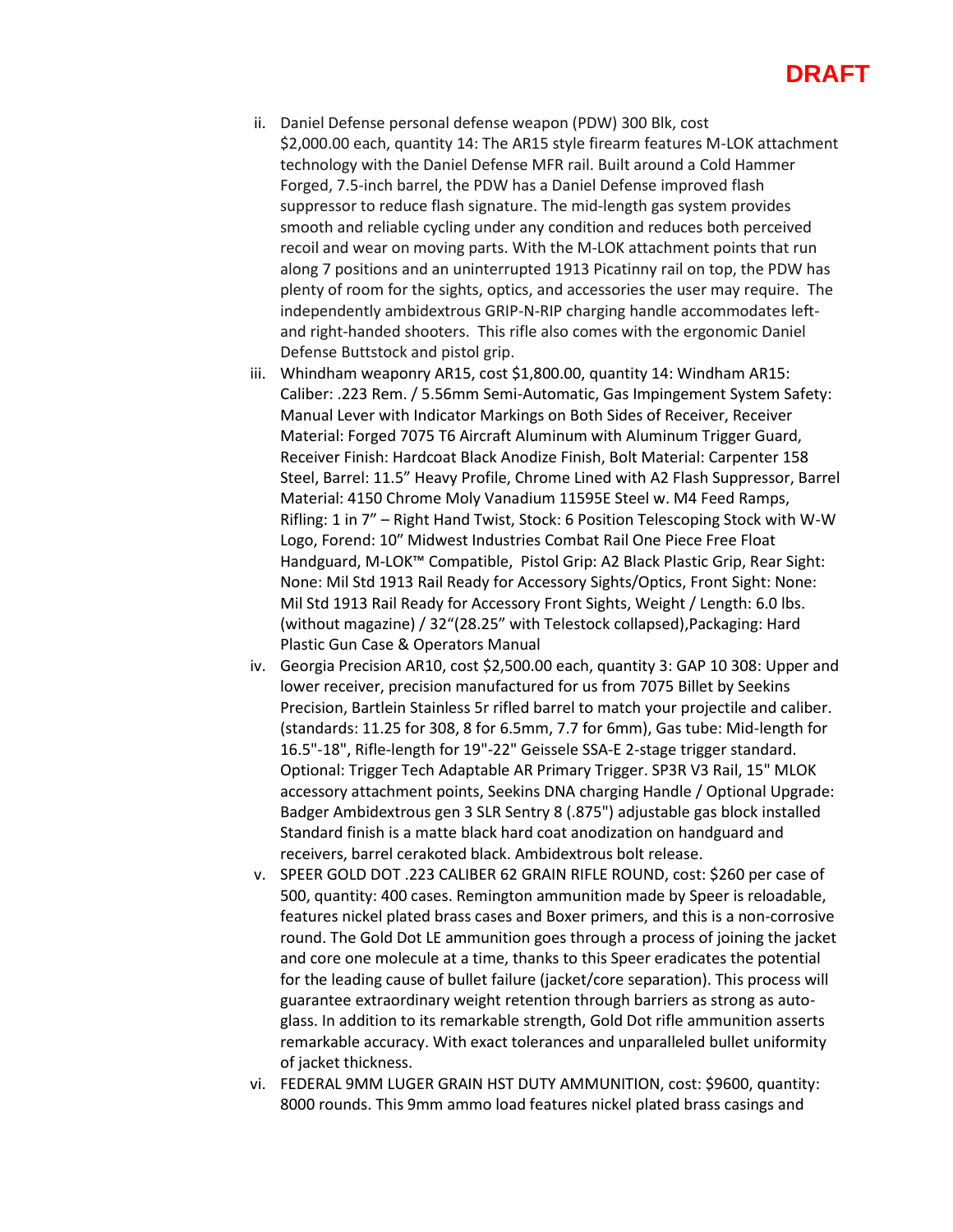### **DRAFT**

non-corrosive primers. A specially designed hollow-point tip will not plug while passing through a variety of barriers and this bullet holds its jacket in the toughest conditions HST is engineered to provide 100% weight retention through most barriers

- vii. Hornady 300, blackout 110 grain GMX, cost \$25,000.00, quantity 12,000 rounds. The 300 Blackout TAP® offers excellent barrier performance from 6.75 - 16" barreled rifles. The monolithic copper alloy bullet design fouls less than pure copper bullets while maintaining accuracy and consistent terminal performance. The 300 Blackout TAP® is the absolute optimum choice for patrol rifles in 300 Blackout.
- viii. Hornady 308, 168 grain AMAX, quantity 1,000 rounds, cost \$2,000.00: The 168 gr. A-MAX® bullet is a traditional match grade bullet with the performance advantages of a polymer tip. This bullet demonstrates an increase in penetration and retained weight over the 155 gr. A-MAX® bullet. Standard barrier performance is exemplary, and this load demonstrates controlled and impressive soft tissue expansion without over penetration. The Hornady® 168 gr. A-MAX® TAP Precision® offers industry leading all-around performance for law enforcement precision marksmen providing the ability to stop a threat.
- **b. Purpose and authorized uses**: To be used as precision weapons to address a threat with more precision and/or greater distances than a handgun, if present and feasible. The use and deployment of the rifle falls under Lexipol policy 312 and 408. Only Officers who have attended the POST certified patrol rifle course may deploy the rifle.
- **c. Fiscal impact**: Annual maintenance is \$25.00 per rifle. Total ammunition budget is \$50,000 per year.
- **d. Legal and procedural rules**: Use is established under Lexipol policy 312 and 408. It is the policy of SMPD to utilize rifles only for official law enforcement purposes, and pursuant to State and Federal law regarding the use of force.
- **e. Required training**: Quarterly qualifications and ongoing training
- **f. Lifespan**: Rifles 10-20 years depending on use. No expiration on ammunition.
- 6. **Distraction Devices**: A distraction device is ideal for distracting dangerous suspects during assaults, hostage rescue, room entry or other high-risk arrest situations.
	- **a. Manufacturer description, quantity, capabilities, and purchase cost:**
		- i. COMBINED TACTIACL SYSTEMS, 7290-2 FLASH-BANG, cost: \$52, quantity: 20. A non-bursting, non-fragmenting multi-bang device that produces a thunderous bang with an intense bright light. Ideal for distracting dangerous suspects during assaults, hostage rescue, room entry or other high-risk arrest situations.
		- ii. COMBINED TACTICAL SYSTEMS, 7290M MINI FLASH-BANG, cost: \$38, quantity: 20. The 7290M Flash-Bang exhibits all the same attributes of its larger counterpart but in a smaller and lighter package. Weighing in at just 15 ounces the new 7290M is approximately 30% lighter than the 7290 but still has the same 175db output of the 7290 and produces 6-8 million candelas of light.
	- **b. Purpose and authorized uses**: Distraction devices are ideal for distracting dangerous suspects to allow tactical teams to complete a dangerous mission or task. Distraction devices shall only be used by officers trained in the proper use and deployment. Diversionary Devices shall only be used:
		- i. By officers who have been trained in their proper use.
		- ii. In hostage and barricaded subject situations.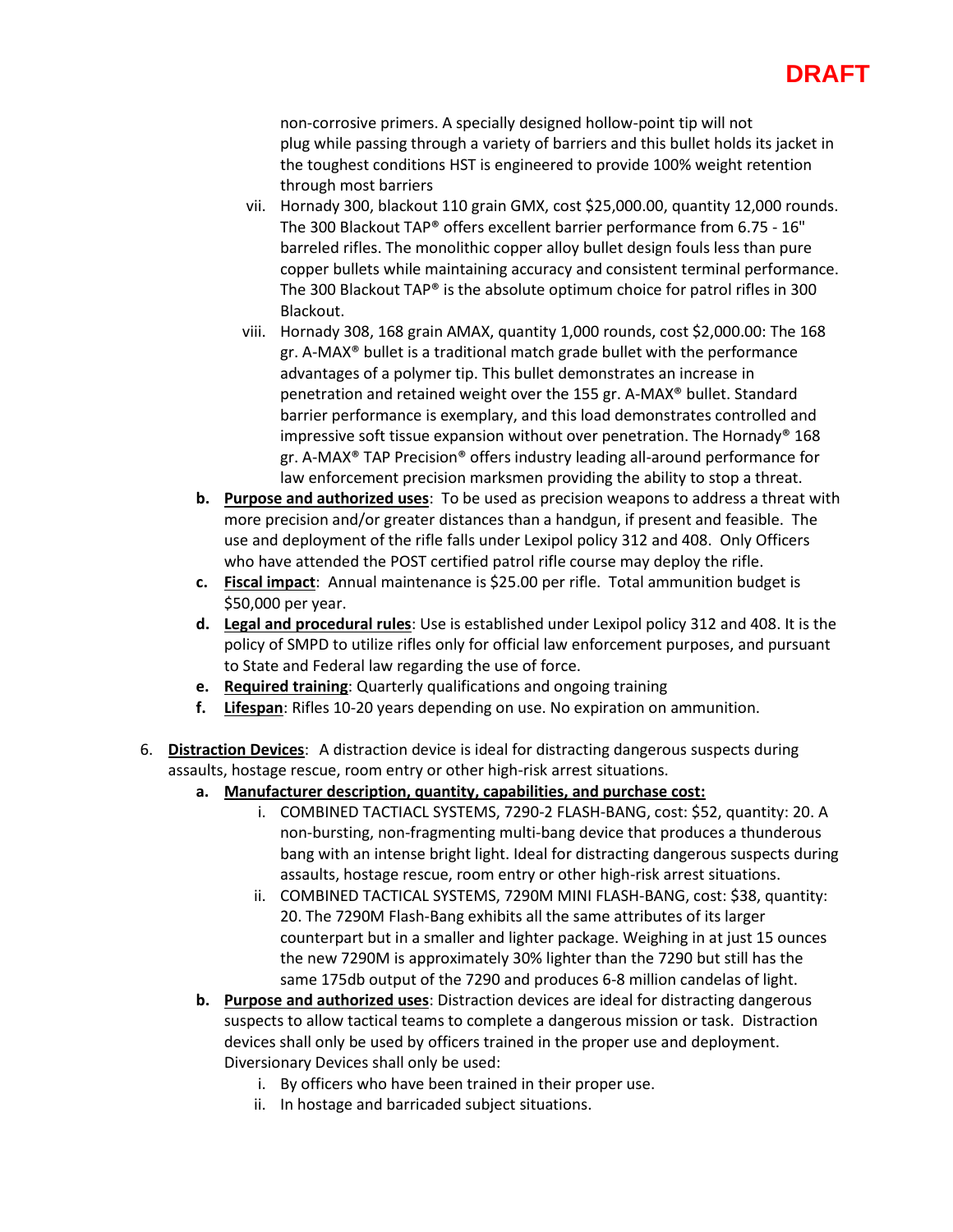

- iii. In high risk warrant (search/arrest) services where there may be extreme hazards to officers.
- iv. During other high-risk situations where their use would enhance officer safety.
- v. During training exercises.
- **c. Fiscal Impact**: Varies depending on use.
- **d. Legal and procedural rules**: It is the policy of the SMPD to utilize diversion devices only for official law enforcement purposes, and pursuant to State and Federal law regarding the use of force.
- **e. Required training**: Officers must attend training hosted by certified POST instructors which is followed by an annual refresher training.
- **f. Lifespan**: Upon use.
- 7. **Explosive breaching tools:** Tools that are used to conduct a positive breach using kinetic energy.
	- **a. Manufacturer description, quantity, capabilities, and purchase cost:**
		- i. DETONATING CORD, cost: \$1 per foot, quantity: 0 feet. The detonating cord is a thin, flexible plastic tube usually filled with pentaerythritol tetranitrate (PETN, pentrite). With the PETN exploding at a rate of approximately 6400 m/s, any common length of detonation cord appears to explode instantaneously. It is a high-speed fuse which explodes, rather than burns, and is suitable for detonating high explosives.
		- ii. BLASTING CAP, cost: \$12, quantity: 0. A blasting cap is a small sensitive primary explosive device generally used to detonate a larger, more powerful, and less sensitive secondary explosive such as TNT, dynamite, or plastic explosive. Blasting caps come in a variety of types, including non-electric caps, electric caps, and fuse caps.
		- iii. REMINGTON 870 BREACHING SHOTGUN, cost: \$500, quantity: 5. This weapon allows for breachers to safely utilize shotgun breaching rounds to destroy deadbolts, locks, and hinges. The stand-off that is attached to the end of the barrel allows for positive placement of the gun into the correct position and vents gases to prevent overpressure. This weapon can also defeat windows and sliding glass doors with a flash bang round. A less lethal 2.4-inch 12-gauge shotgun round firing a ballistic fiber bag filled with 40 grams of lead shot at a velocity of 270-290 feet per second (FPS).
		- iv. DEFENSE TECHNOLOGY FRANGILBE BREACHING ROUND, cost: \$5 per round, quantity: 50. The round is fired from a breaching shotgun and is used to destroy deadbolts, locks and hinges.
	- **b. Purpose and authorized use:** To safely create a positive breach and enter a structure. Kinetic and shotgun breaching may only occur after authorization by the Incident Commander or SWAT Commander in the field, and during training exercises.
	- **c. Fiscal Impact:** Cost varies depending on use in the field. Annual maintenance and training costs are approximately \$1,500.00 to \$5,000.00.
	- **d. Training:** All Officers who use kinetic and shotgun breaching tools shall attend a 40 hour explosive breaching course and will train regularly.
	- **e. Legal and procedural rules:** Breaching tools will only be used for official law enforcement purposes and will be pursuant to State and Federal law.
	- **f. Lifespan:** Detonating cord 10 years, blasting caps 10 years, breaching shotguns 20 years, breaching shotgun rounds 5 years.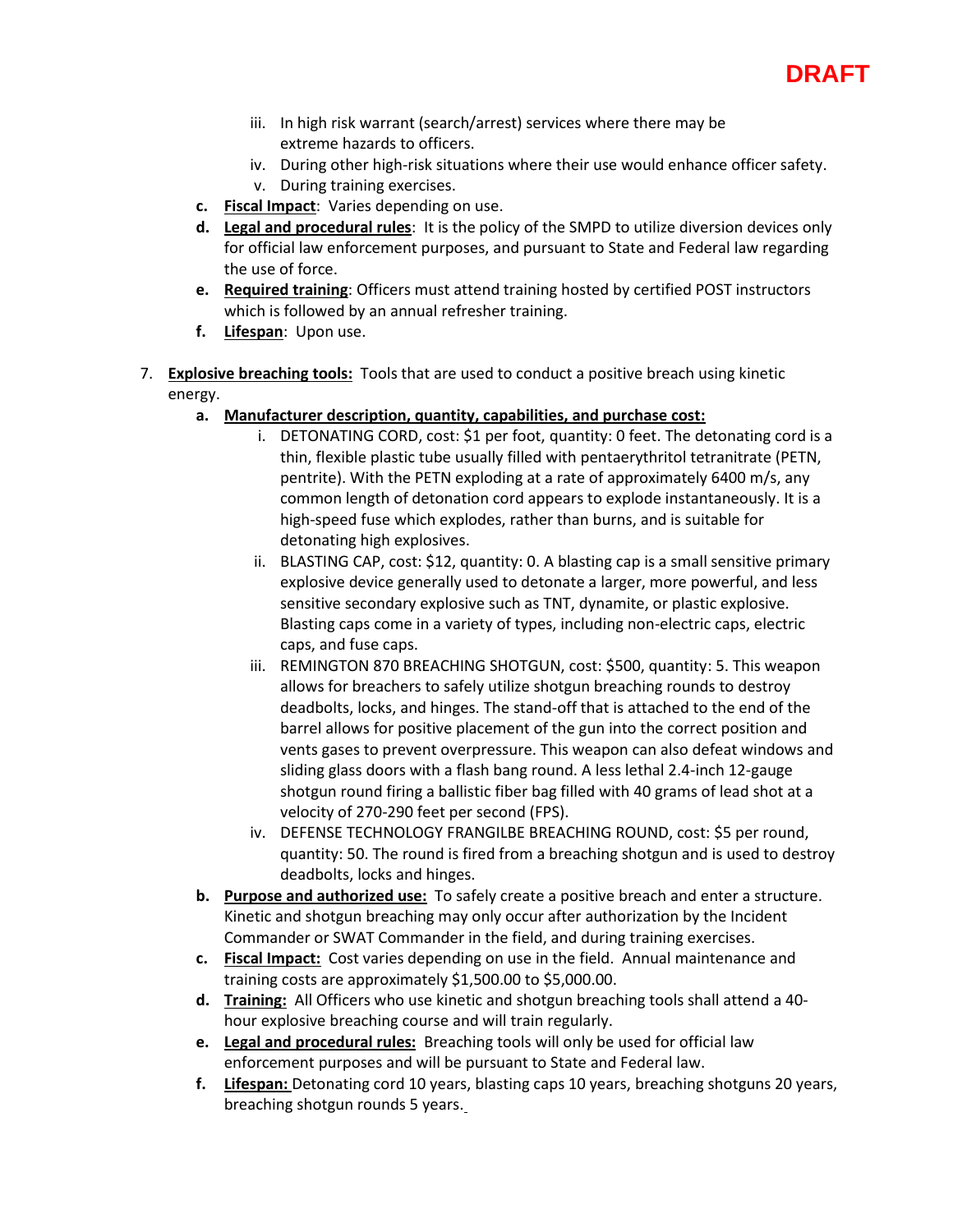- **8. Chemical agents:** Canisters that contain OC and CS chemical agents that are released when deployed.
	- **a. Manufacturer description, quantity, capabilities, and purchase cost:**
		- i. CTS 7290M, cost \$35.00 each, quantity 20: The CTS 7290M Mini Flash-Bang is the newest generation in the evolution of the Flash-Bang. Our Model 7290M Flash-Bang exhibits all the same attributes of its larger counterpart but in a smaller and lighter package. Weighing in at just 15 ounces the new 7290M is approximately 30% lighter than the 7290 but still has the same 175db output of the 7290 and produces 6-8 million candelas of light. The patented design of the 7290M, incorporates a porting system that eliminates movement of the body at detonation even if the top or bottom of the device should be in contact with a hard surface. In addition, internal adjustments have greatly reduced smoke output.
		- ii. CTS 5230, cost \$30.00 each, quantity 20: 5230 JL large diameter burning grenade designed to discharge a high volume of smoke and chemical agent rapidly through multiple emission ports. The smoke composition is formulated to burn rapidly decreasing the possibility that the grenade can be picked up and thrown back at crowd management officers.
		- iii. CTS 6330 and 6340, cost \$25.00 each, quantity 12: 6330 / 6340 A unique grenade delivering an invisible vapor and rendering an intense respiratory effect. Provides best results when used indoors and requires no personal decontamination.
		- iv. CTS 5230B, cost \$35.00 each, quantity 10: 5230B Pyrotechnic grenade designed for indoor use delivering a maximum amount of irritant smoke throughout multiple rooms with minimal risk of fire.
		- v. CTS 8210, cost \$25.00 each, quantity 10: 8210 Small diameter pyrotechnic irritant smoke grenade for outdoor use to disperse crowds. Emits smoke for up to 30 seconds and is small enough to carry in a pocket. Can be hand thrown or launched.
	- **b. Purpose and authorized use:** To limit the escalation of conflict where employment of lethal force is prohibited or undesirable. Situations for use may include, but are not limited to:
		- i. Self-destructive, dangerous, and/or combative individuals
		- ii. Barricaded suspects
		- iii. Riot/crowd control and civil unrest incidents
		- iv. Training exercises
	- **c. Fiscal impact:** Varies depending on use in the field, \$1,500.00 to \$2,500.00 per year.
	- **d. Training:** Sworn members utilizing chemical agent canisters are certified by POST less lethal and chemical agents' instructors.
	- **e. Legal and procedural rules:** It is the policy of the SMPD to utilize chemical agents only for official law enforcement purposes, and pursuant to State and Federal law, including those regarding the use of force.
	- **f. Lifespan:** 5 years from date of manufacture.
- **9. Long Range Acoustical Device (LRAD):**
	- **a. Manufacturer description, quantity, capabilities, and purchase cost:**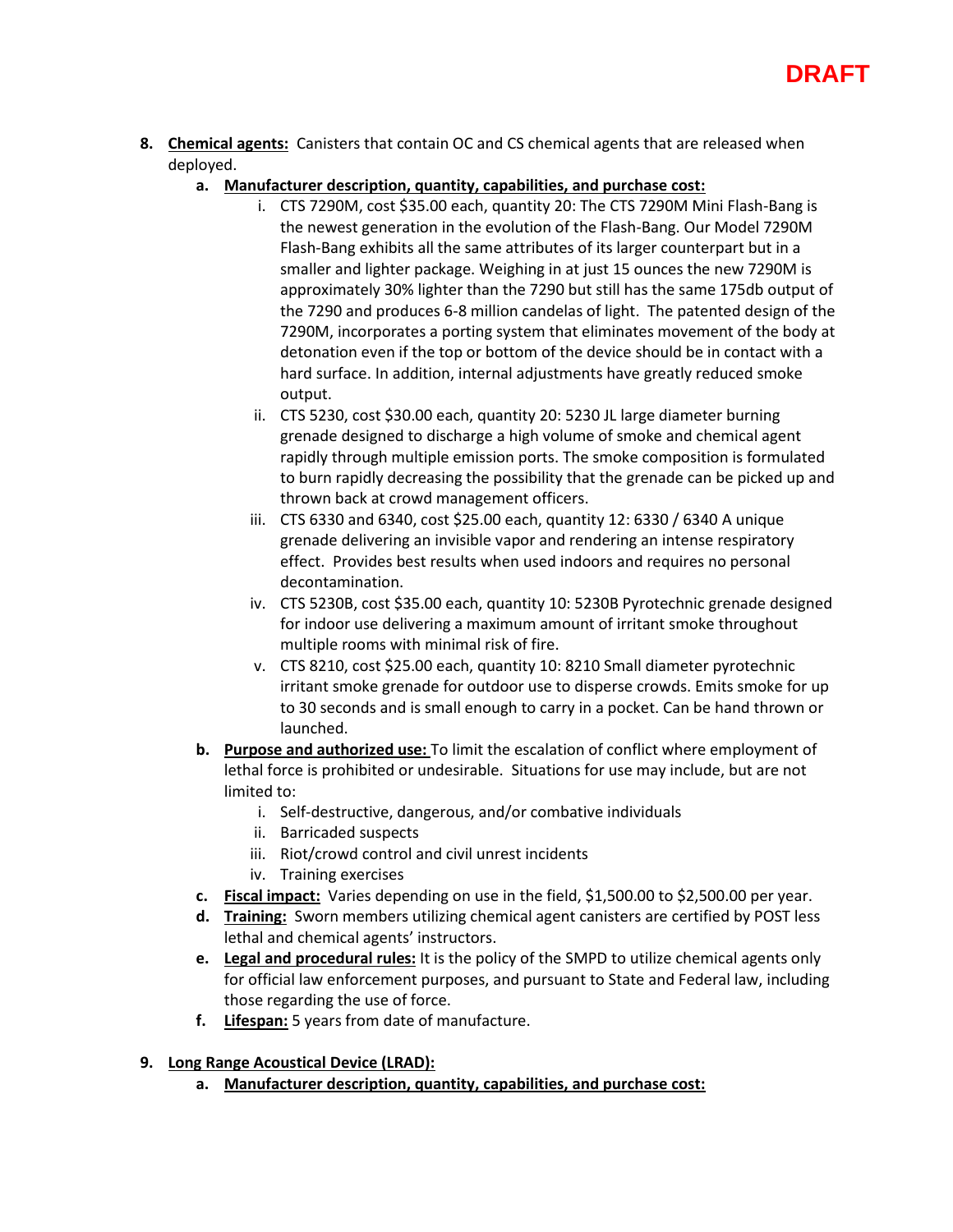## **DRAFT**

- i. Long Range Acoustical Device (LRAD), cost \$0.00 (purchased on a grant), quantity 1: is a high intensity directional acoustical array for long range, crystal clear hailing, notification, and an unmistakable warning tone. The LRAD is primarily used as a communication device.
- **b. Purpose and authorized uses:** To be used to issue dispersal orders during crowd and riot control situations or to address the public in the event of civil emergencies, natural disasters, evacuations, and police incidents (e.g., missing persons, perimeters for wanted suspects/ K9 deployments, etc.). The LRAD may also be used to issue a warning tone. The LRAD shall only be used by officers trained in its deployment and used in a manner consistent with department policy and training.
- **c. Fiscal impact:** None
- **d. Training:** All operators receive training prior to operating any of the LRAD's in the field.
- **e. Legal and procedural rules:** It is the policy of the SMPD to utilize the LRAD only for official law enforcement purposes, and pursuant to State and Federal law.
- **f. Lifespan:** 20 years.
- **10. CTS Launching cup:** Has the capability to launch an OC or CS cannister from a 12 gauge less lethal shotgun.
	- **a. Manufacturer description, quantity, capabilities, and purchase cost:**
		- i. COMBINED SYSTEMS LC5 40MM LAUNCHING CUP, cost: \$302, quantity: 2. The LC5 Launching Cups are designed for the 5200 series grenades. The cups can be attached to virtually any 12gauge shotgun and the munition launched with our model 2600 launching cartridge.
	- **b. Purpose and authorized use:** To limit the escalation of conflict where employment of lethal force is prohibited or undesirable. Situations for use may include, but are not limited to:
		- i. Self-destructive, dangerous, and/or combative individuals
		- ii. Barricaded suspects
		- iii. Riot/crowd control and civil unrest incidents
		- iv. Training exercises
	- **c. Fiscal impact:** None
	- **d. Training:** Sworn members utilizing chemical agent canisters are certified by POST less lethal and chemical agents' instructors.
	- **e. Legal and procedural rules:** It is the policy of the SMPD to utilize chemical agents only for official law enforcement purposes, and pursuant to State and Federal law, including those regarding the use of force.
	- **f. Lifespan**: 20 years.
- **11. 40mm Launchers and rounds:** 40MM Launchers are utilized by department personnel as a less lethal tool to launch less lethal impact and OC/CS rounds.
	- **a. Manufacturer description, quantity, capabilities, and purchase cost:**
		- i. PENN ARMS 40mm launcher, cost \$1,000.00, quantity: 26. The 40mm launcher is a single shot launcher that has set the standard for less-lethal launchers worldwide for over 20 years. The patented designs are small, lightweight, and operationally versatile.
		- ii. 4330 Liquid CS filled projectile penetrates intermediate barriers and delivers irritant agents into an adjacent room.